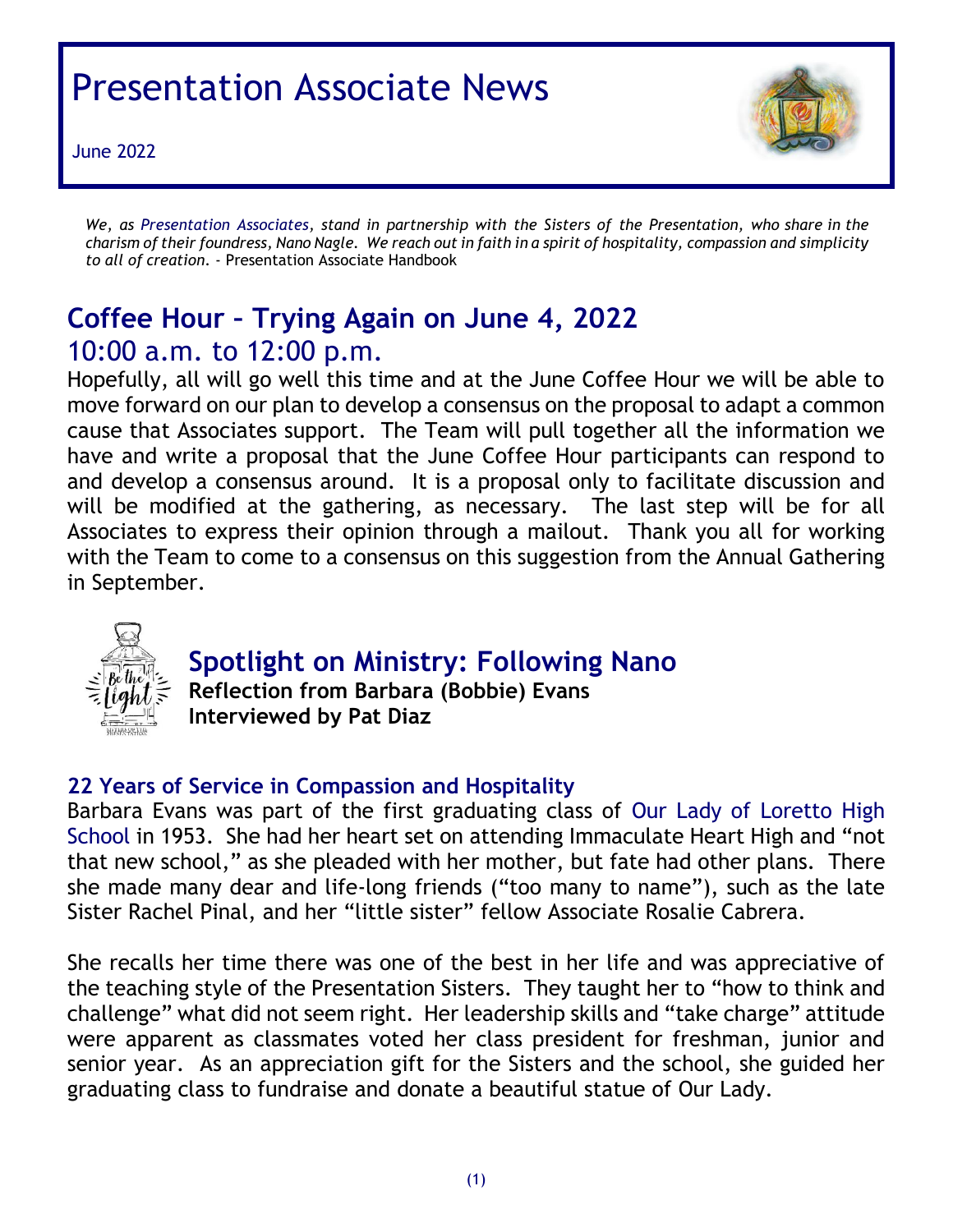Bobbie spent over 40 years in nursing. As a busy mom raising 6 children, she had no time to attend school to further her career. A supervisor recommended that she self-study by borrowing books from the medical library to prepare for the Licensed Vocational Nurse test. She passed the LVN state examination on the first try! She loved her job, and it brought her great satisfaction. She strongly believed that in nursing besides helping others, it was important to have a positive attitude which helped with their overall healing.

Besides Southern CA, Bobbie has lived in Puget Sound, WA and Henderson, NV always serving in her parish guilds, assisting with the food banks, and kitchens or clothing drives for the underserved.

It was at a Golden Girls Luncheon, that by happenstance (fate once again) Sister Sylvia Hamilton and Sister Virginia King, were seated at her table. They "chitchatted" and had a wonderful time getting to know each other. The sisters encouraged her to become an Associate as she was already doing Nano's work. Her response was "I have always been a doer; I just like to help -- I'm not a joiner!" They became good friends, and after gentle prodding by Sister Sylvia, Bobbie eventually would go to San Francisco over a year for the Associate learning process with Sister Sylvia.

Bobbie has now been an Associate for 22 years, and along with Rosalie Cabrera, was recently honored on their 20 Year Celebration of Membership at the Annual Associate Gathering on September 5, 2020.

Bobbie resides at Mayflower Gardens and provides hospitality to her fellow residents with the Coffee & Donuts Club one Saturday a month.

At her current parish, St. Junipero Sierra in Lancaster, she helps with the twice monthly breakfast preparations for the St. Vincent's de Paul Center serving the homeless. The pandemic made that difficult, and prayer became her way to continue to help.

Bobbie's current "take charge" assignment has been to retrieve the statue of Our Lady that her class of '53 donated. She and other classmates would like to have it relocated to the Motherhouse. When Loretto High School closed, and merged with Bishop Conaty, the statue was sent there. Bobbie strongly believes her rightful place is with the Presentation Sisters in San Francisco. I have no doubt she will see that it happens!

#### **Spiritual Reading Circle News**

Pat Diaz led the discussion of *Radical Saints: 21 women for the 21st Century* on May 26. We were joined by two new members: Sister Helen Matosich and Earlene Dutton.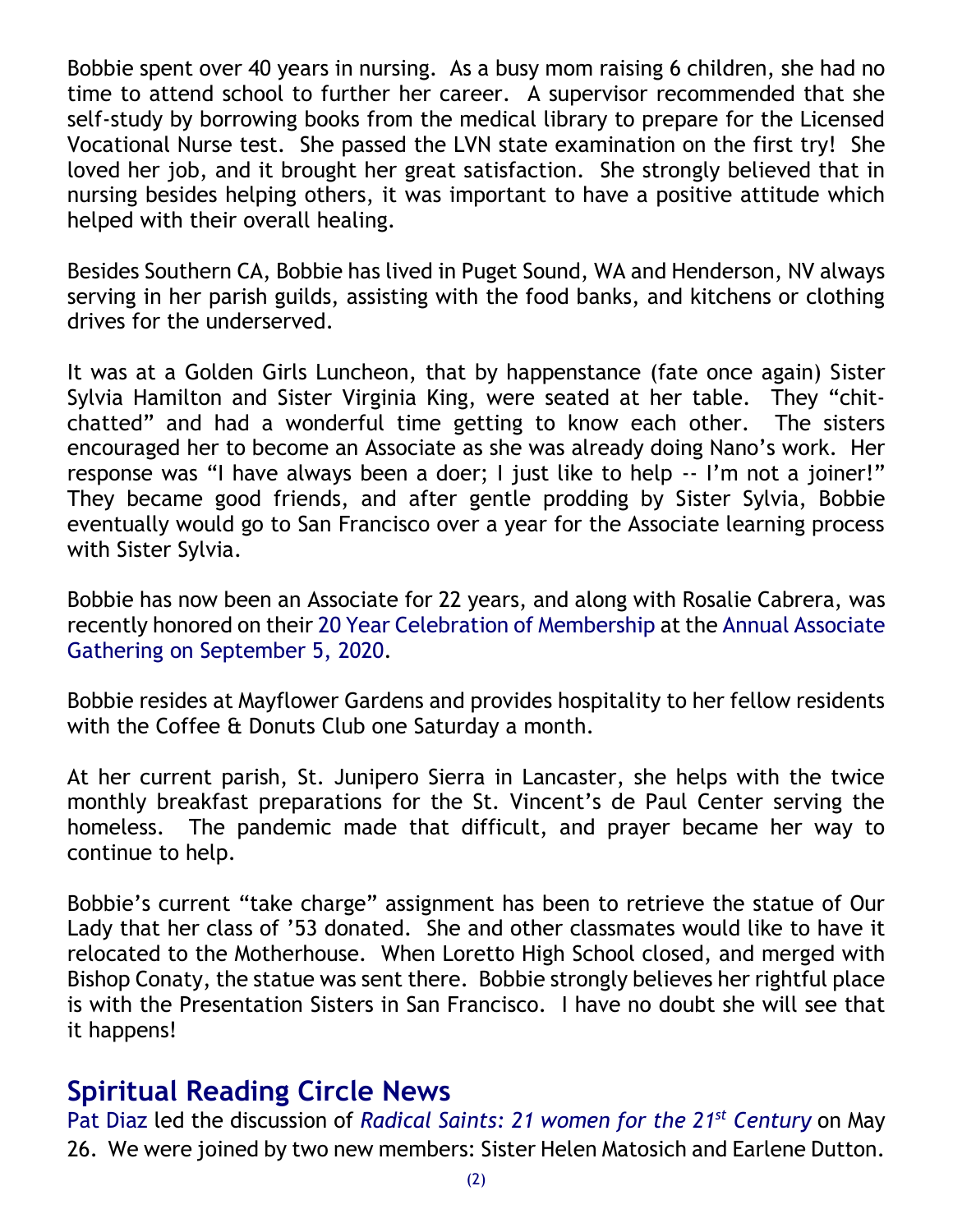Other books to follow: Yolanda Santillan - *Saints and Sinners in the Christian Way*, and Tina Panelli - *The Long Loneliness: Autobiography of Dorothy Day*.

Please consider joining us by emailing [nanetteolga00@gmail.com.](mailto:nanetteolga00@gmail.com)

# **Invitation from the Social Justice Committee**

The Social Justice Committee would like to extend an invitation to Associates to join them. If you are interested, contact Sister Pat Davis at [patdavis821@gmail.com.](mailto:patdavis821@gmail.com)

### **Message from Nanette Miller**

At the May 14<sup>th</sup> community meeting, a presentation was made which revealed the preliminary look of the Nano Nagle statue. The Presentation was recorded. If you weren't able to attend the gathering and would like to see the presentation, click here [Zoom Meeting on May 14.](https://us06web.zoom.us/rec/share/H1jOTJAJlP8aV_1IXvQKMx2V1KG10Hy2PKD9WJA8DDLa2GjC8WKaoD44rXiAY3C-.C-L1VbZjYuVCC6Iz) Password: 77^MWEd.

#### **BACAR Report**

Christa Hanson, our representative on the BACAR Board reports that the Board was pleased with and thankful for the donation from the Presentation Associate Program. Right now, their energy is going toward the "*Responding to the Cry of the Earth - Climate Change: Brother Fire*" event. (Information below). There will not be any formal BACAR meetings during the summer.

BACAR Upcoming Event **Wednesday, June 22, 2022** 4:00 p.m. to 5:15 p.m.

The theme for this event "*Responding to the Cry of the Earth - Climate Change: Brother Fire*" will explore Climate Change with an emphasis on the effects of fire and energy necessary for all God's creation. We will see how in Laudato Si, Pope Francis reminds us, "*Everyone's talents and involvement are needed to redress the damage caused by human abuse of God's creation*" (LS 14). More information at [www.bacar2.org.](http://www.bacar2.org/)

### **Update from the Companion Network**

Prayers are still needed for **Betty Canton's sister** as she gets back on her feet.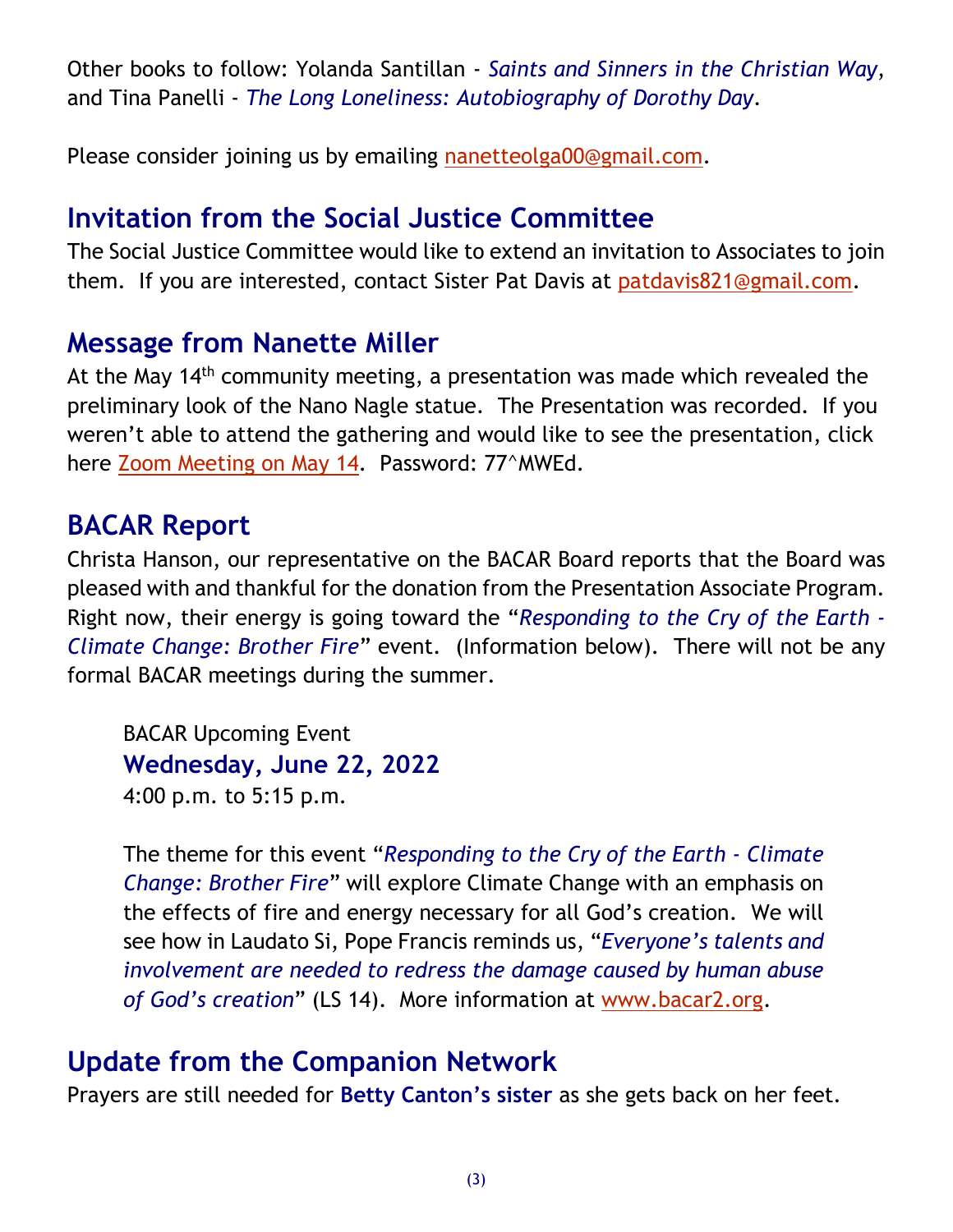**Ramona Michaels** would love to hear from fellow Associates. Her phone number is 408-216-0134. Give her a call and let her know we are thinking of her.

**Olga Barrera** is back on her feet after knee surgery on her second knee.

Continue to keep **Mary Anne Maloney** in your prayers.

Congratulations to **Julie Merrill** on her retirement from St. Mary's Center. With extra time she will be joining the Social Justice Committee.

Prayers for **Earlene Dutton** who is having problems walking due to a cyst on her leg. Nothing can keep her down though. She visited Filoli Mansion to celebrate Mothers' Day in a wheelchair pushed by her willing family.

**Bobbie Evans** has been side-lined by a broken femur caused by a neighbor's dog getting underfoot. Thus, the new rule of "no pets allowed" imposed by her daughter, while she recovers at home – she misses visits from her "grand-doggie" dearly.

## **Annual Plan Update**

The Associate Team is continuing to work on the tasks you set at the September Annual Gathering.

- $\sim$  In April, Kathey Valenzuela continued her orientation as treasurer through development of the Associate Program Budget for the 2022-23 fiscal year. The Finance Committee met to develop the Budget and met with Sr. Paula Baker to have the Budget approved.
- $\sim$  The Associate Team is continuing their own orientation by further exploring the material from their Team Orientation with Sr. Carol Quinlivan CSJ in February 2022.
- $\sim$  A series of reflections were scheduled for Lent with Christy Brink with the theme An Open Heart.
- $\sim$  The May newsletter included a report from the BACAR Synod zoom on the pains experienced as church members.